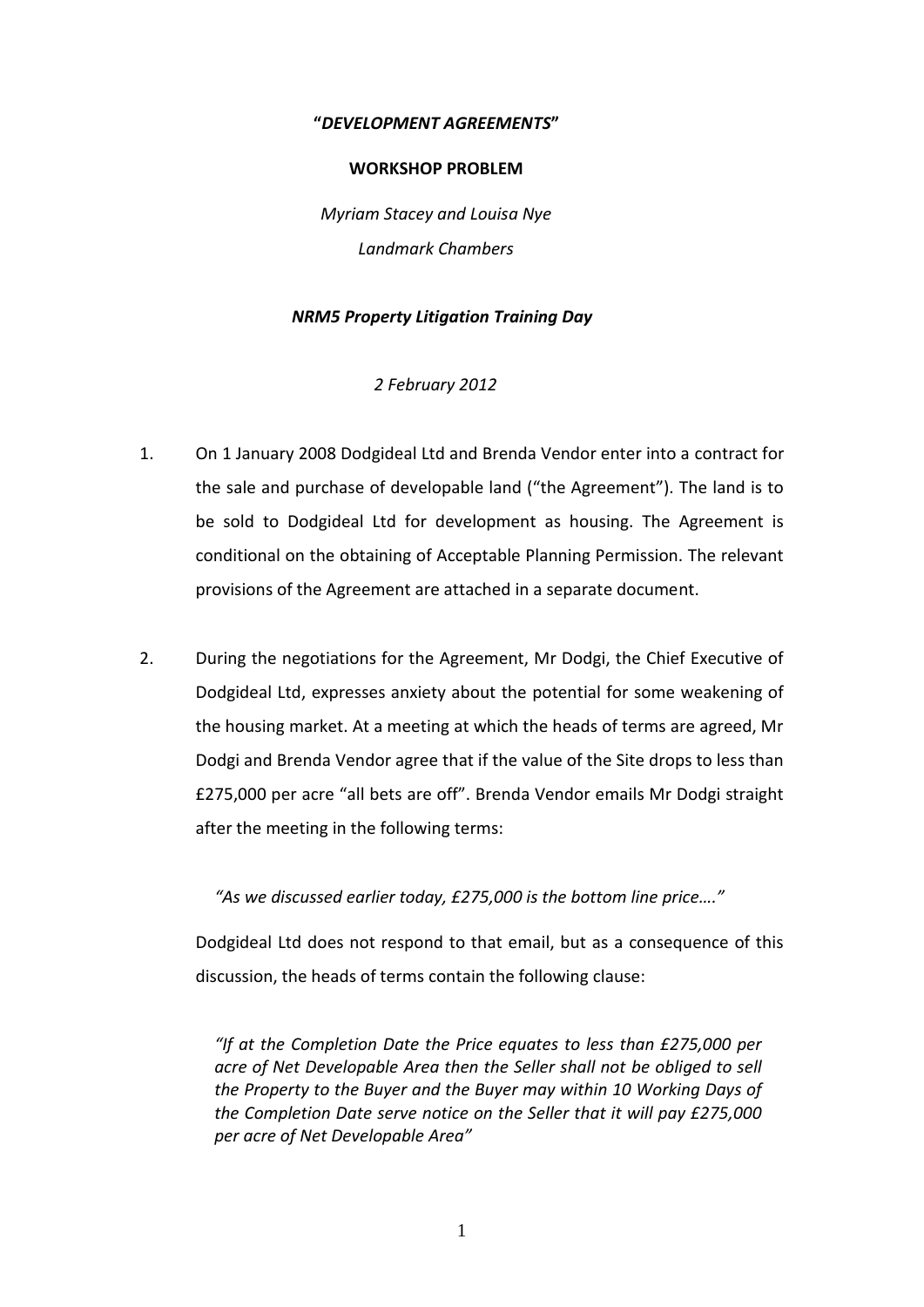- 3. This becomes clause 6.4 of the Agreement. Brenda Vendor signs the heads of terms without reading the clause. Mr Dodgi tells Dodgideal Ltd's bank manager that *"if the value falls through the floor, I can walk away from the deal".*
- 4. Soon after entering into the Agreement, Dodgideal Ltd and Brenda Vendor begin the process of applying for planning permission. In pre-application discussions with the local planning authority, it is made clear that permission is only likely to be granted if there is a 10m-wide landscaped buffer around the Site. Brenda Vendor does not own the entirety of the 10m strip and enters into discussions with a neighbouring landowner, Farmer Giles, to acquire the remainder of the strip. Dodgideal Ltd is kept informed of these discussions and is copied in to relevant correspondence between Brenda Vendor and Farmer Giles.
- 5. In fact the housing market falls further and faster than either party had anticipated. As the credit crunch takes hold during 2008, Dodgideal Ltd's resources are overstretched. Brenda Vendor is sympathetic and does not press for action whilst the markets are in turmoil: for a period of about a year neither party takes any steps towards obtaining planning permission and thereafter progress is slow. A planning application is finally made in December 2010 and permission pursuant to that application is granted on 9 January 2012. As expected, the planning permission contains a condition requiring a 10m landscaped buffer around the Site.
- 6. Planning permission having been granted, on 15 January 2012 Farmer Giles enters into a contract to sell Brenda Vendor the 10m buffer strip, completion of the contract to take place within 28 days.
- 7. Dodgideal Ltd does not now want to complete the purchase, taking the view that the development is uneconomic in the current market. It believes that the land is worth substantially less than £275,000 per acre (the price provided in clause 6.4). Dodgideal Ltd says that the idea was that if the price was less than

2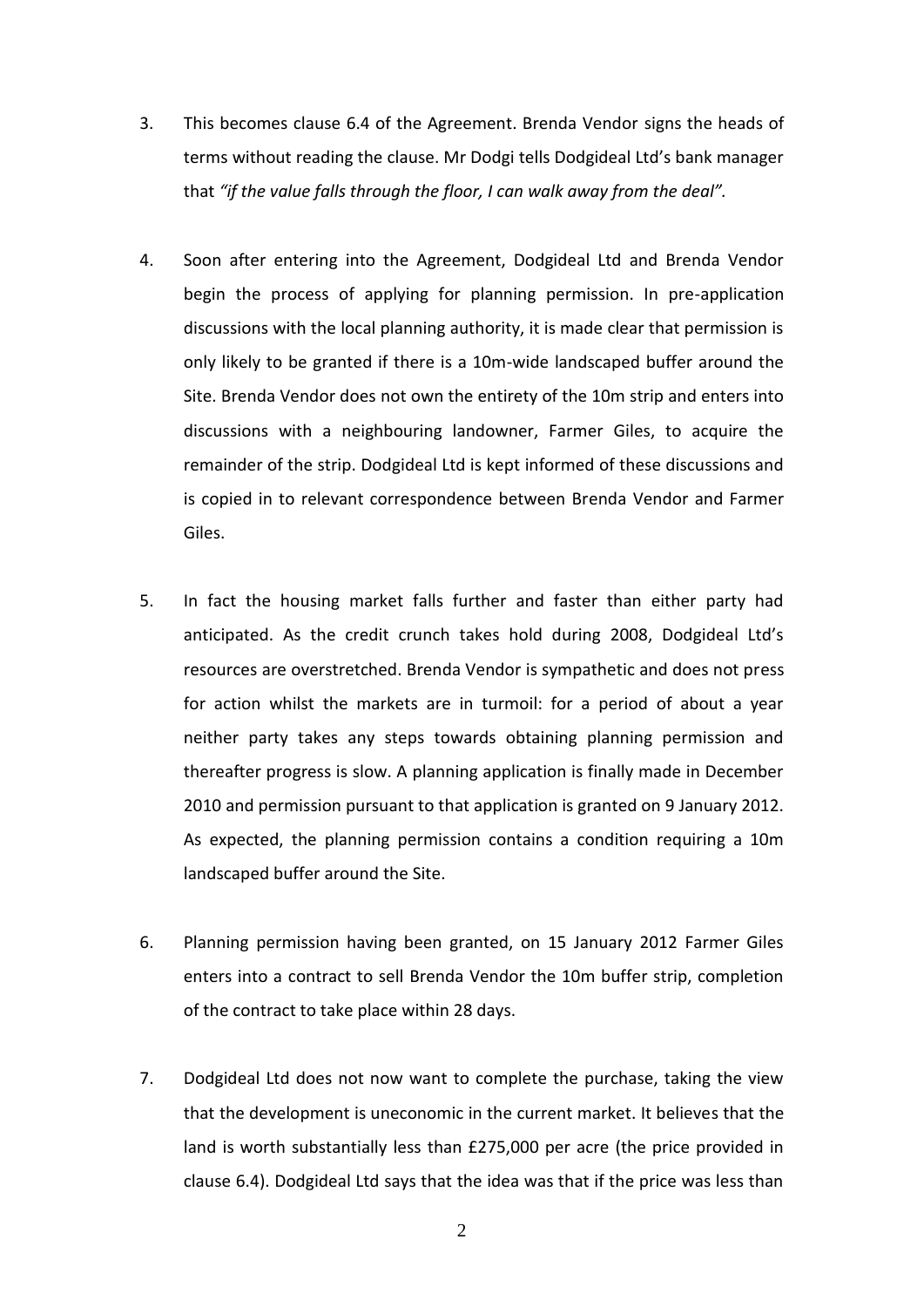£275,000 per acre, Dodgideal Ltd was entitled to pay that price or walk away. Brenda Vendor says that the purpose of clause 6.4 was to allow her to demand the £275,000 per acre as a minimum price, or walk away herself.

#### **Current Position**

Dodgideal Ltd does not want to proceed to acquire the Site and wants to use:

- (a) the need for an agreement with Farmer Giles in relation to the landscaped buffer;
- (b) the fall in price to less than £275,000 per acre;
- (c) the failure to satisfy the planning condition in time;

to get out of completing the Agreement.

## **Questions**

- **(a) Can Dodgideal Ltd use the need for an agreement with Farmer Giles in relation to the landscaped buffer to get out of the agreement?**
- 1. Is the need for a landscaped buffer a "Buyer's Onerous Condition"?
- 2. Does it make a difference that the problem has been resolved since the grant of planning permission by Brenda Vendor's contract with Farmer Giles?
- 3. Does it make a difference that Dodgideal Ltd has been privy to the correspondence between Brenda Vendor and Farmer Giles?
- **(b) Can Dodgideal Ltd use the fall in price to less than £275,000 per acre to get out of the agreement?**